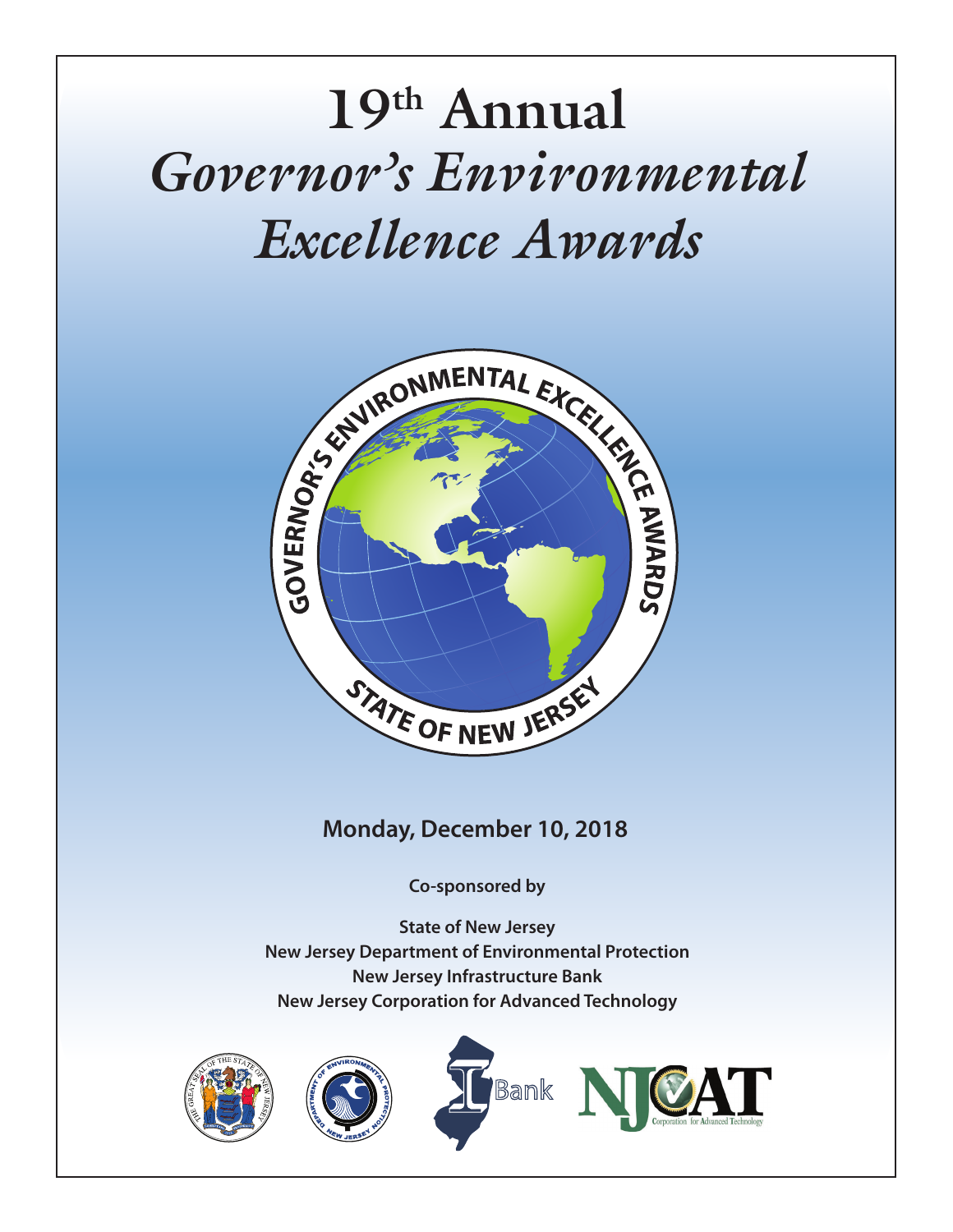## **About the Governor's Environmental Excellence Awards Program**

Established in 2000 by the New Jersey Department of Environmental Protection, the Governor's Environmental Excellence Awards Program recognizes outstanding environmental performance, programs and projects in the state.

Since the program's inception, 170 New Jersey businesses and corporations, municipalities, educational institutions, organizations and individuals have been recognized for environmental excellence.

This afternoon we are presenting awards to nine recipients in the following categories:

*Clean Air Water Resources Healthy Ecosystems & Habitats Innovative Technology Land Conservation Healthy & Sustainable Businesses Healthy & Sustainable Communities Environmental Education: Educator-led Environmental Education: Student-led*

The DEP is proud to co-sponsor this awards program for the 19th consecutive year, along with the New Jersey Infrastructure Bank and the New Jersey Corporation for Advanced Technology.

The New Jersey State League of Municipalities and the DEP's Environmental Stewardship Initiative provided promotional support.

Before presenting the Governor's Environmental Excellence Awards, one Certificate of Recognition will be given to this year's top performer in the New Jersey Charging Challenge: Electrify Your Workplace.

As the finale of the awards ceremony, the DEP will present New Jersey's first Richard J. Sullivan Award to a New Jersey resident who demonstrates exceptional leadership and outstanding accomplishment in environmental protection.

To view photos and information about today's award recipients or to review information about past winners or the program itself, visit the program's website.

## **The Governor's Environmental Excellence Awards Program www.nj.gov/dep/eeawards**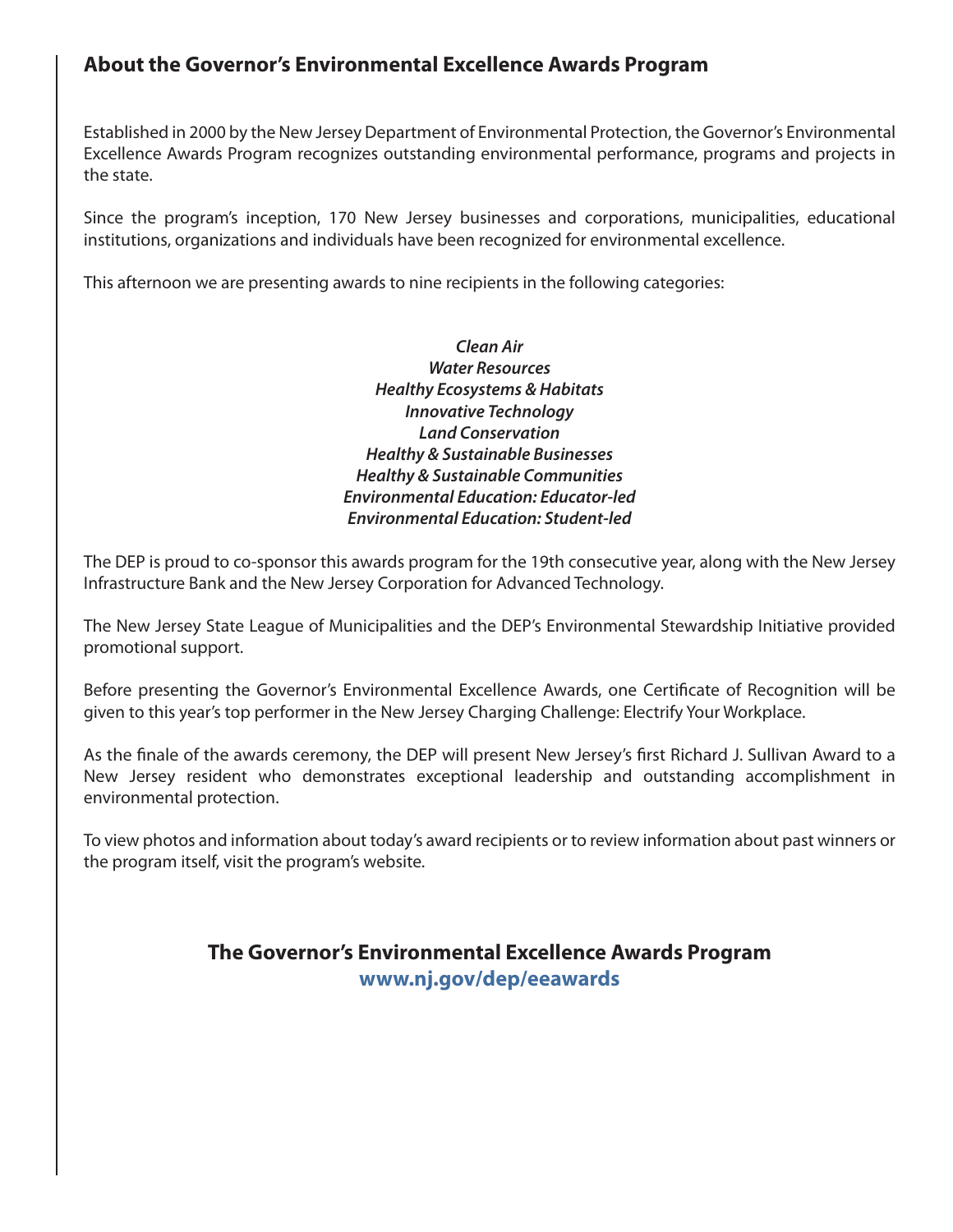#### **The 2018 Richard J. Sullivan Award**

*The Richard J. Sullivan Award honors a New Jersey resident who demonstrates exceptional leadership and outstanding accomplishment in safeguarding public health, protecting and enhancing New Jersey's diverse natural resources and creating vibrant, sustainable communities that provide economic opportunity for all.*

#### **Recipient: Candace McKee Ashmun**



In 2010 when several organizations gathered to dedicate the Candace McKee Ashmun Preserve at Forked River Mountain in the Pinelands, the Geraldine R. Dodge Foundation described Candace McKee Ashmun as a "single person whose catalytic energy to protect our natural world is nearly as strong as Mother Nature herself."

Environmental and conservation organizations regard Ms. Ashmun as a steadfast environmentalist who devoted more than six decades to environmental protection and conservation throughout New Jersey. She is known for being an active voice at public meetings, a promoter at public events, an influencer over business lunches and a relationship builder who cultivates collaborations.

Her substantial accomplishments include the following:

- Founding member of the Pinelands Commission since its creation in 1979;
- Executive Director and three-term president of the Association of New Jersey Environmental Commissions, which she helped to establish;
- Former member of the State Planning Commission;
- Trustee on the Highlands Coalition; and
- Vice Chair of the Board of the Fund for New Jersey.

At the local level, Ms. Ashmun has served on the Bedminster's Board of Education, Board of Adjustment and Environmental Commission, and served as Vice Chair of the Far Hills Planning Board. A private consultant to nonprofit organizations, Ms. Ashmun has received numerous awards, including the American Planning Association Distinguished Leadership Award. She earned a degree in physics from Smith College.

#### **About Richard J. Sullivan:**



On Earth Day April 22, 1970, Governor William T. Cahill created the Department of Environmental Protection, a new agency within state government, and appointed Richard J. Sullivan as its first Commissioner. He spearheaded environmental protections that established New Jersey as a national leader in coastal protection, land preservation and pollution control. As Commissioner, Mr. Sullivan helped establish Liberty State Park, which features a 36-acre salt marsh named the Richard J. Sullivan Natural Area. The Pineland Commission's Richard J. Sullivan Center for Environmental Policy and Education also honors his significant contributions. He is one of New Jersey's most respected conservationists and public leaders, dedicating his life to protecting our natural resources.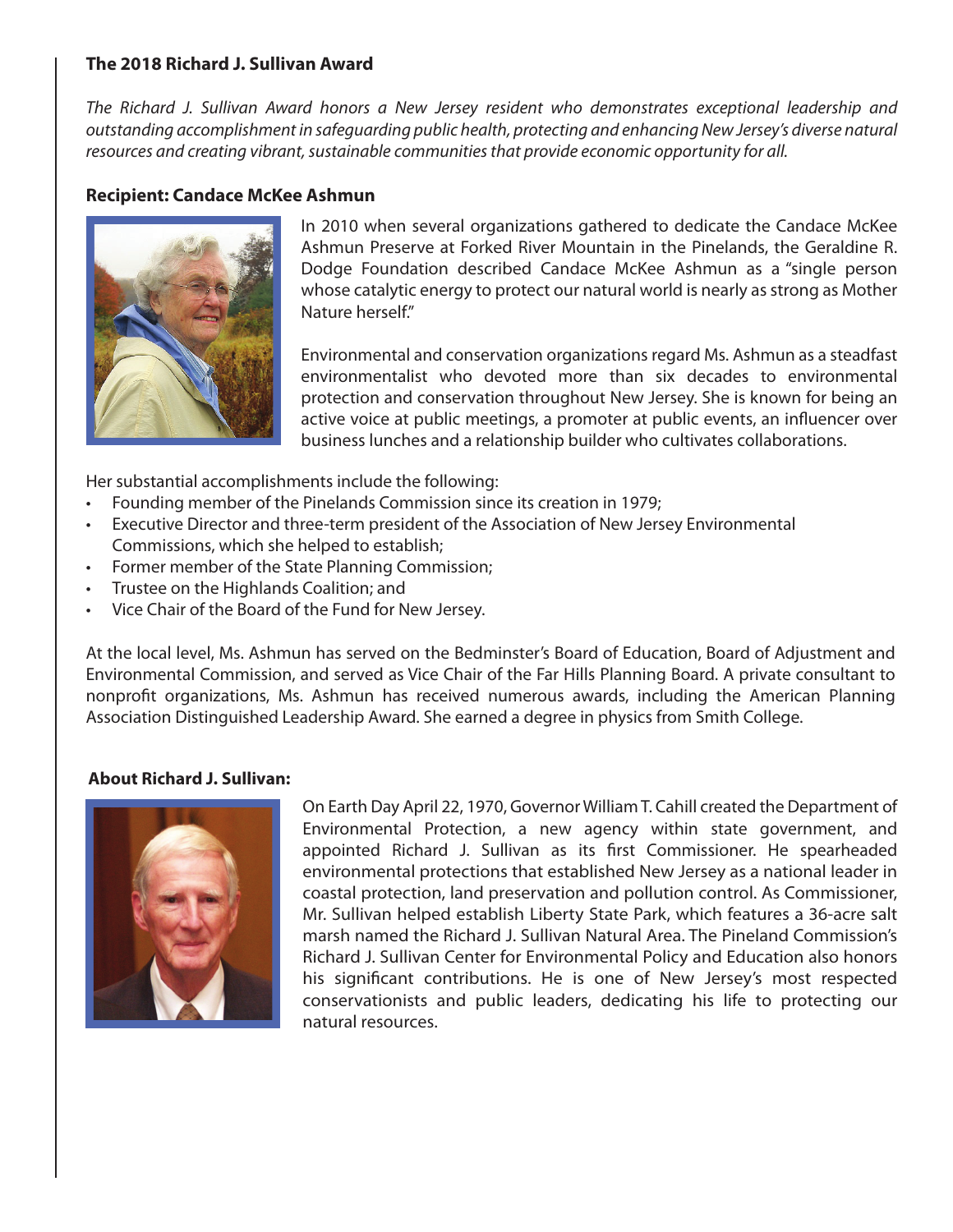# **Winners of the 2018 Governor's Environmental Excellence Awards**

#### **Category: Clean Air Winner: Greenspot**

*This award is presented to a nominee that demonstrates a commitment to, and experience in, one or more of the following areas and activities:*

- *Reducing air pollution emissions and/or reducing outdoor exposure to toxic air contaminants;*
- *Reducing greenhouse gas emissions or equivalents through energy efficiency projects, clean energy vehicles and infrastructure, or green power purchases to reduce climate change; and*
- *Reducing air deposition loading to land and water.*

Recognizing that 42 percent of New Jersey's greenhouse gas emissions come from the transportation sector, the Greenspot Smart Mobility Program installs electric vehicle charging stations and marries the infrastructure needed for the charging stations with an electric carshare program. Greenspot strives to increase electric vehicle adoption by providing those who own electric vehicles with an additional location to charge their vehicles. Through this program Greenspot also provides an alternative to personal vehicle ownership through the shared mobility program; those who do not have access to a personal electric vehicle now have the opportunity to use one. Every car share vehicle has the potential to replace 10-15 personal vehicles, thus giving multiple households the opportunity to save money associated with personal car ownership. In addition, the electric vehicle infrastructure offered by Greenspot, coupled with shared mobility, decreases traffic and parking congestion, greenhouse gas emissions and asthma rates and helps New Jersey to stay on track to achieve its goals with climate change and sustainability.

#### **Category: Water Resources Winner: American Littoral Society**

*This award is presented to a nominee that demonstrates a positive influence in one or more of the following areas and activities:*

- *Improving surface or ground water quality through stormwater and wastewater management strategies;*
- *Reducing children's exposure to lead in homes/schools or addressing emerging drinking water contaminants;*
- *Ensuring sufficient quantities of water through reuse and conservation techniques; and*
- *Promoting or developing land use policies, watershed management approaches and green infrastructure projects to improve the protection of water sources or to reduce the impacts of flooding and sea level rise.*

The American Littoral Society designed and constructed a series of nonpoint source pollution reduction and green infrastructure projects within the Long Swamp Creek and Lower Toms River sub-watersheds of the Barnegat Bay region. These *Clean Water, Beautiful Bay* projects were implemented to manage stormwater in order to protect and restore water quality and reduce flooding in highly developed areas of the Barnegat Bay watershed. The projects were successful in reducing flooding in a private residential homeowner community, improving a stormwater basin and public open space area at a hospital, introducing golf course staff and golfers to environmentally friendly golf course management practices, and engaging high school students in planting projects on school property. The *Clean Water, Beautiful Bay* projects demonstrated that green infrastructure construction projects can reduce flooding and water pollution at business, community, school and public recreation locations, and can be publicly accepted and valued for the environmentally protective and restorative benefits they provide to Barnegat Bay.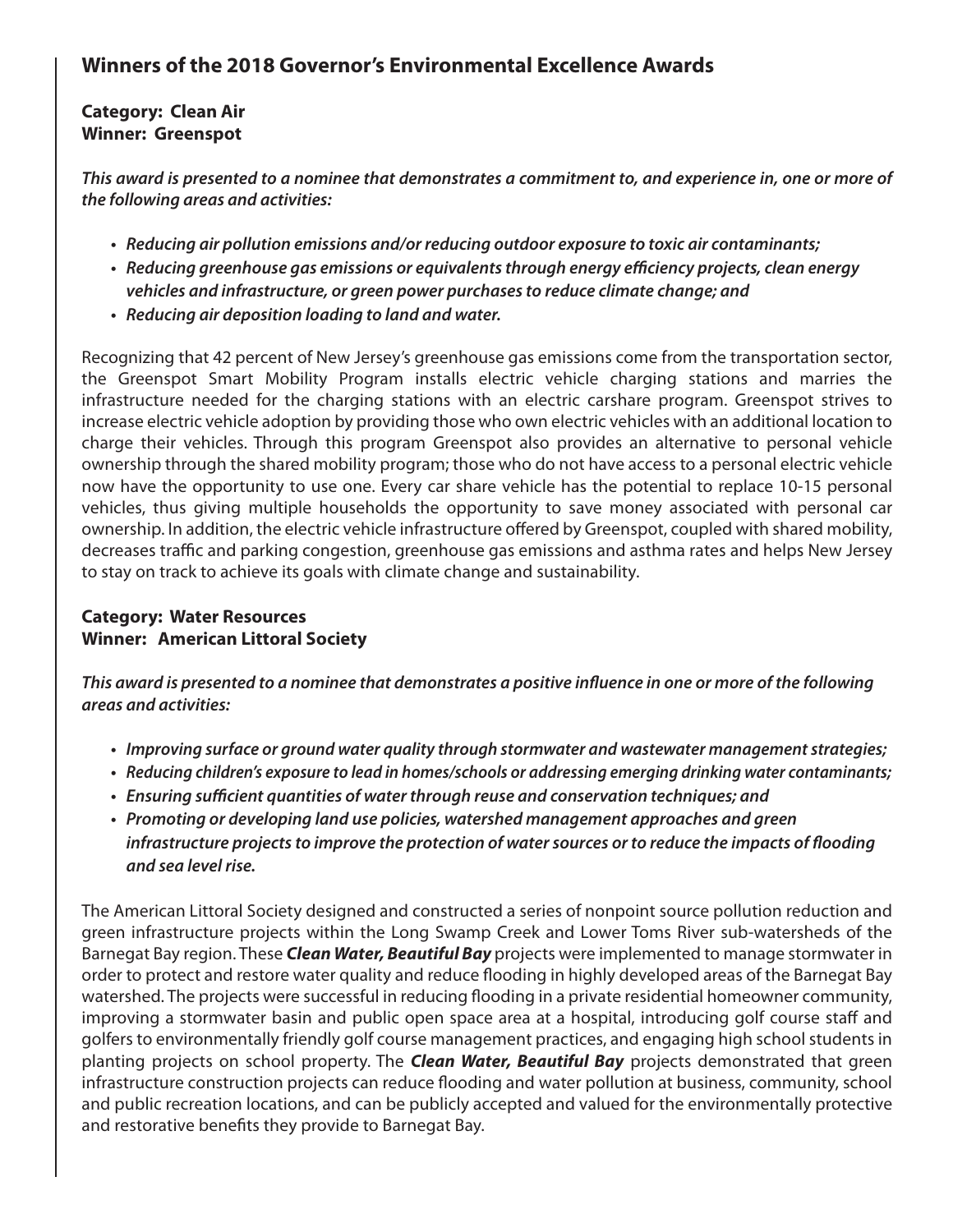#### **Category: Healthy Ecosystems & Habitats Winner: American Littoral Society**

*This award is presented to a nominee who demonstrates a commitment to and experience in programs or techniques that have resulted in the restoration, protection and enhancement of the State's ecological resources. These resources include wetlands, estuaries and coastal areas, as well as habitats (land and water-based) for non-game and/or threatened and endangered species.*

The American Littoral Society, in collaboration with numerous partners, managed and led a multi-year, multi-million-dollar aquatic connectivity and fish passage restoration project at Wreck Pond, which is in Spring Lake in Monmouth County. The construction of a 600-foot box culvert, completed in 2016, was designed to improve fish passage from the Atlantic Ocean to Wreck Pond. It reopened and improved aquatic connectivity of 1.8 miles of spawning habitat for alewife and blueback herring. The design incorporated light tubes to address alewife and blueback herring sensitivity to light and used stop logs and baffles to address current velocity. The fish passage restoration project also provided improved aquatic connectivity and fish passage for the American eel. A post-restoration monitoring program continues as well as an outreach program that involves four nearby schools and a citizen science program that has more than 54 participants. Monitoring of fish, birds, water quality, tide elevation and riparian habitat will continue through 2021 to document success of the restoration. Data shows improvements in biodiversity and fish migration.

#### **Category: Innovative Technology Winner: New Jersey American Water**

*This award is presented to a nominee who demonstrates the use or deployment of a new or alternative method, procedure, process, system or facility which results in greater environmental protection than other technologies in current practice or comparable results at lower costs in terms of energy, natural resources or environmental impacts.*

New Jersey American Water developed a new water pipe monitoring technology to reduce water leakage. This innovative leak monitoring system includes a network of acoustic sensors integrated into fire hydrants that listen to a pipe network every day. The hydrant-mounted leak monitoring sensors identify leak noises and compare them to noises received at two or more hydrants to determine the location of the leak. These mounted sensors communicate over cellular and other communication networks to an internet-based system that informs water operations staff when leaks form and where the leaks are located. Instead of spending time looking for leaks, New Jersey American Water staff focus on managing leaks as they emerge. Since its installation in March 2016, the leak monitoring system has saved more than 1.1 billion gallons of water from being treated, pumped and then leaked out into the environment. New Jersey American Water is also an active participant in the water community. In addition to supporting new product development they invest significant resources to share product experience with other water utilities and the public. Specifically, they have shared their experience with leak monitoring systems through participation in the Water Loss Control Committee of the American Water Works Association (the largest water management industry group), presentations at industry conferences, and participation in one on one meetings with engineers and managers from other water utilities to share experiences.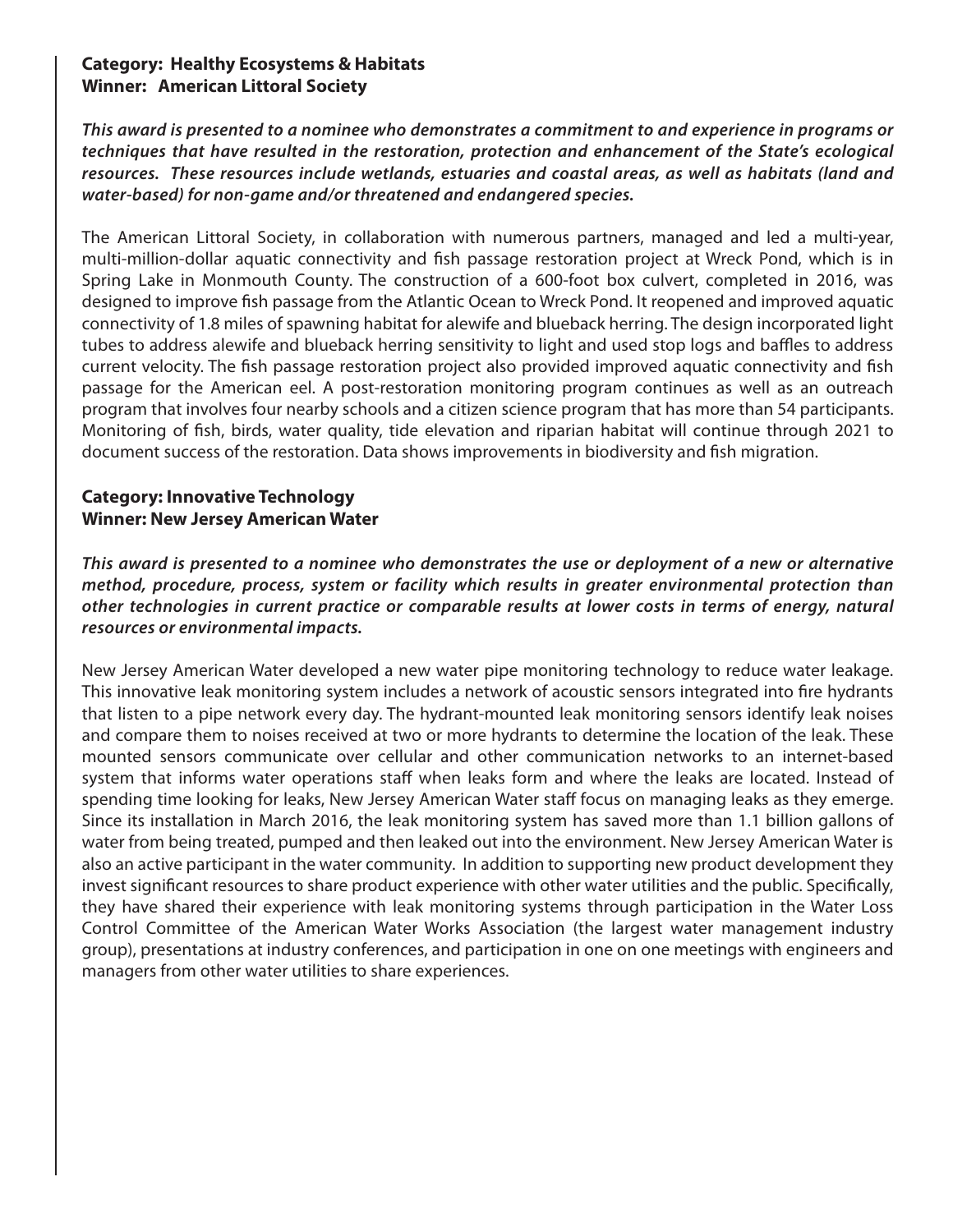#### **Category: Land Conservation Winner: Sandy Urgo**

#### *This award is presented to a nominee who demonstrates a commitment to, and experience in, the preservation of open space that protects land from future development and/or improves the resiliency of a municipality.*

Sandy Urgo's passion for New Jersey open spaces is exemplified in her professional and personal endeavors. Her decade of volunteer experience serving as Mayor in Roxbury Township on its Council, Planning Board, Open Space Committee, and Environmental Commission, resulted in thousands of acres preserved in Roxbury and the establishment of one of the first open space committees in the State of New Jersey. Sandy has also been the catalyst for change in many New Jersey communities. For more than 15 years, she has led the land preservation program at The Land Conservancy of New Jersey. Under her leadership more than 22,000 acres of land has been preserved throughout the State. Sandy has permanently protected land to ensure safe and clean drinking water for residents, protect people from dangerous floods, create walking trails, and provide open fields for our children to play in. Sandy Urgo is truly a dedicated municipal leader, land conservationist, photographer and naturalist.

#### **Category: Healthy and Sustainable Businesses Winner: Pioneers, Chapter 99 and Ericsson**

*This award is presented to a nominee who demonstrates a commitment to, and experience in, one or more of the following activities:*

- *Any activity that addresses pollution or waste reduction, recycling, land use, local purchasing, sustainability and resiliency, resource conservation, green infrastructure, habitat restoration and product stewardship;*
- *Innovative practices or technologies that have resulted in the private or public sector clean up and redevelopment of contaminated/brownfields sites; and*
- *Creation of community-based initiatives that foster involvement, action and effective solutions to the adverse effects of industrial pollution in overburdened and low-income communities.*

Lari O'Donnell is a member of an association for volunteers, Pioneers, Chapter 99 and is a retired Ericsson employee. In 2013 she and several other representatives from Pioneers, Chapter 99 and Ericsson gave birth to the "Huge Furniture Giveaway," a reuse and waste reduction effort involving office furniture and equipment. It began in 2013 when Ericsson initiated a new workplace design at its Piscataway facility that created a paperless environment with open office space. Volunteers cleaned out 2,650 offices on 14 floors that contained office furniture and equipment so that reusable items could be organized and donated. This initial "Big Sweep" prevented more than 290 tons of reusable office waste from being reprocessed or landfilled. More recently, Ericsson is selling two buildings that have been unoccupied but are full of office equipment and furniture that must be removed. Ericsson and the Pioneers sponsored a furniture fundraiser with employees and a giveaway to nonprofits and schools. Volunteers scoured 12 stories of the buildings to tag furniture for 125 orders. As of September, 3,365 pieces of furniture were donated to 55 nonprofits, totaling 110 tons. In addition, an Ericsson subsidiary (iconectiv) that moved its offices donated art work and computer equipment toward this effort. The artwork was sold to raise funds for the project and more than 180 desktop and laptop computers were donated to 274 nonprofits, including schools in New Jersey, Haiti and Puerto Rico.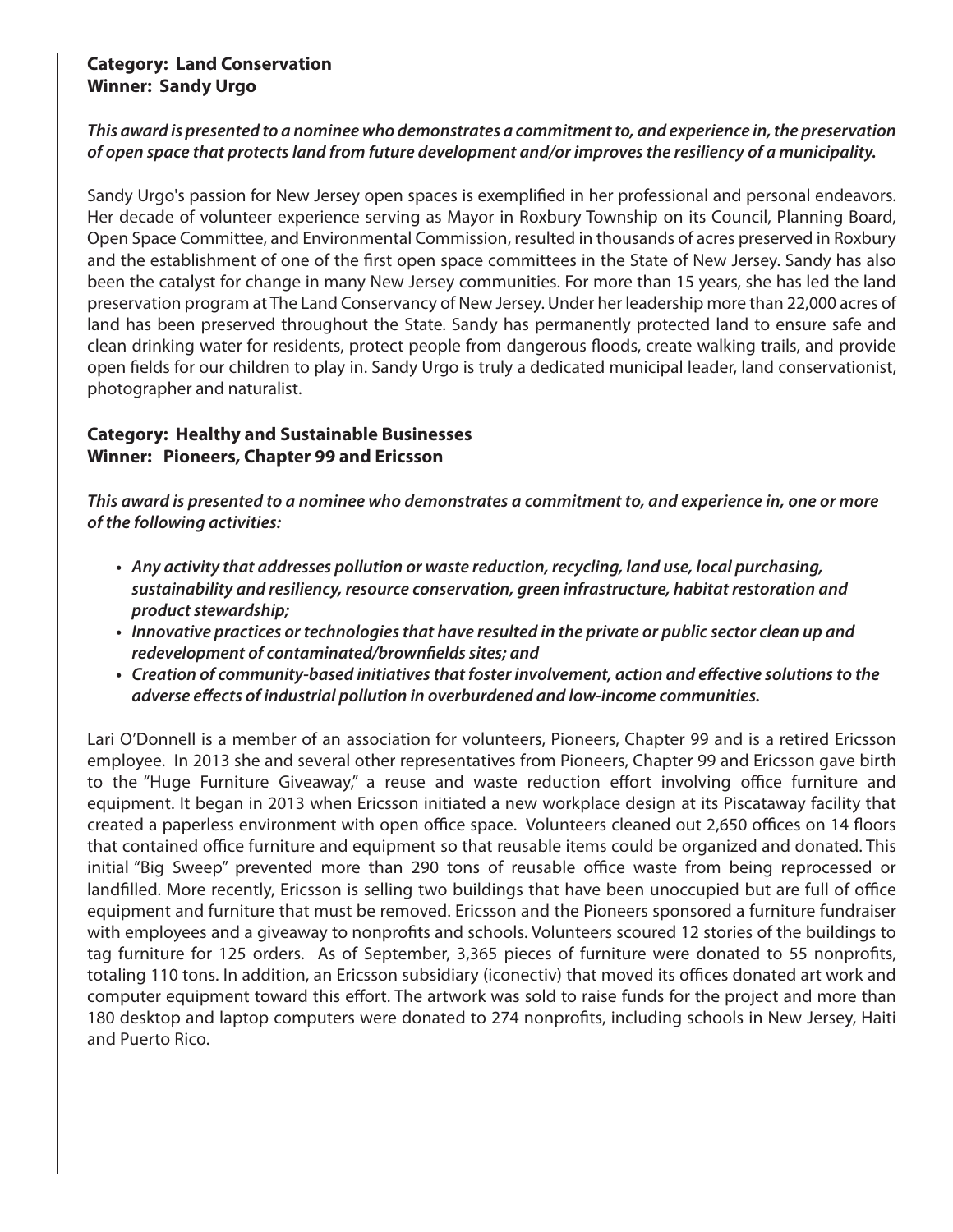#### **Category: Healthy and Sustainable Communities Winner: Surfrider Foundation, South Jersey Chapter and Sustainable Downbeach**

*This award is presented to a nominee who demonstrates a commitment to, and experience in, one or more of the following activities:*

- *Any activity that addresses pollution or waste reduction, recycling, land use, local purchasing, sustainability and resiliency, resource conservation, green infrastructure, habitat restoration and product stewardship;*
- *Innovative practices or technologies that have resulted in the private or public sector clean up and redevelopment of contaminated/brownfields sites; and*
- *Creation of community-based initiatives that foster involvement, action and effective solutions to the adverse effects of industrial pollution in overburdened and low-income communities.*

The South Jersey Chapter of the Surfrider Foundation and Sustainable Downbeach, along with the cities of Atlantic City, Longport, Margate and Ventnor, have worked collaboratively to ensure long-term protection of the coastline and marine life by focusing on the reduction of single-use plastic items found in the state's waterways. These two organizations were instrumental in the passage of a fee on single-use bags in Ventnor and a ban on single-use plastic bags in Atlantic County Parks. The groups are also responsible for the first bag fee legislation passed in the state by Longport in 2015. In addition, the Surfrider Foundation and Sustainable Downbeach worked on the passage of legislation that bans intentional balloon releases in towns along the shore. To date, these two groups have worked with coastal communities to pass the balloon ordinance in more than 16 New Jersey municipalities. In addition to taking measures to prevent plastic bag and balloon pollution, the groups hold litter cleanups in their communities. For example, in just two cleanups of their adopted highway section the groups retrieved 1,089 plastic bags and through their Annual Absecon Island Cleanup they removed 13,700 pounds of debris, much of which was plastic.

#### **Category: Environmental Education: Educator-led Winner: New Jersey Climate Adaptation Alliance**

*This award is presented to a nominee who demonstrates implementation of a program or project that has measurable positive impacts in environmental protection and education. One award will be given to an adult educator(s).*

The New Jersey Climate Adaptation Alliance is a diverse network of cross-sector thought leaders who self-organized in 2011 to advance shared goals for addressing climate change. With former Governors Thomas H. Kean and James J. Florio as Honorary co-chairs, the Alliance includes more than 45 organizations representing public, private, non-governmental and academic sectors that have a key nexus to climate change impacts including public health, natural and water resources, transportation, utilities, environmental justice, insurance, real estate, community planning, and emergency management. It has offered recommendations for evidence-based climate change and resilience policies, convened stakeholders to build consensus-based models, developed decision support tools in use by New Jersey communities and produced an extensive amount of outreach and educational material. Additionally, the Alliance has undertaken research and policy analysis to assess climate impacts in New Jersey as well as outline policy and other actions that can be taken to address sector-based impacts. Its work has served as an educational fulcrum on issues related to climate change in New Jersey for decision makers in government, nonprofit organizations, educational institutions, the media, and business community.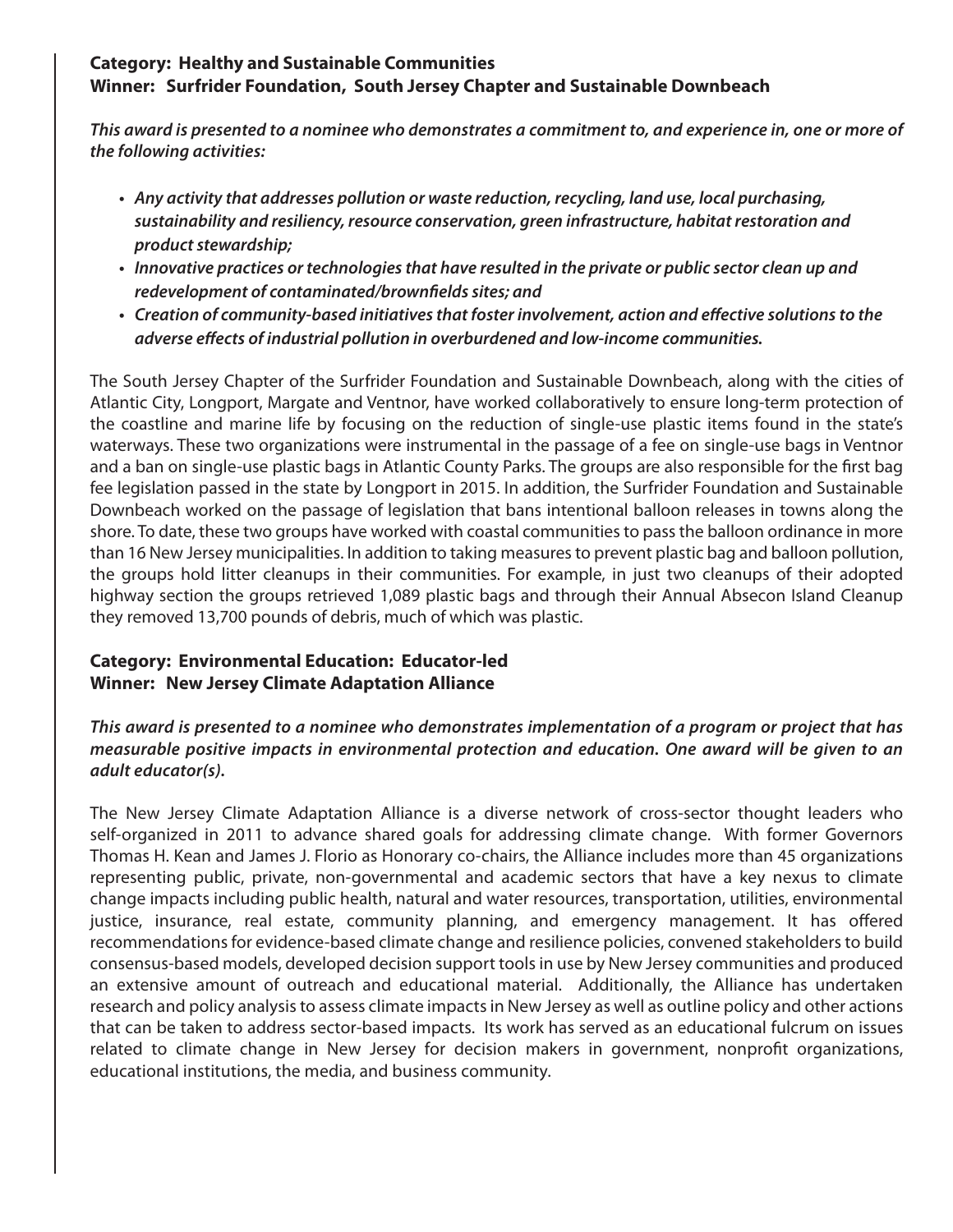#### **Category: Environmental Education: Student-led Winner: Puja Vengadasalam**

*This award is presented to a nominee who demonstrates implementation of a program or project that has measurable positive impacts in environmental protection and education. One award will be given to students/youth in grades K-12 (student involvement must be emphasized).*

Puja Vengadasalam is a 15-year-old eleventh grade student and Girl Scout who wanted to pursue a Girl Scout Ambassador Gold passion project. Her passion for the environment inspired her to come up with "EcoCamp," a project that eventually required 250-volunteer hours of her time to coordinate and implement. The name "EcoCamp" incorporates "Eco" and "Camp" elements, whereby "Eco" comes from "Ecology" and the "advocacy or protection of natural resources from pollution," and "Camp" is an acronym for "Crafts, Arts, Movies and Making Pledges." After one year of planning and marketing (which included the creation of a website and several media articles), two simultaneous week-long EcoCamps were held at the South Plainsfield Public Library between June 25 to 31, 2018. The morning (3-hour) workshops were held for older students (ages 11 – 12) and the afternoon workshops were designed for younger students (ages 5 – 10). Using STEAM methods (science, technology, engineering, art and mathematics) to turn youth participants into environment specialists for life, EcoCamp workshops focused on various natural resources, pollution and other human impacts on them, and how students could bring about change through reformed behaviors. The EcoCamp program also gave youth a platform to exhibit their advocacy, art and communication skills while meeting local decision makers like the mayor, the town's environmental specialist, and members of the town's Green Team.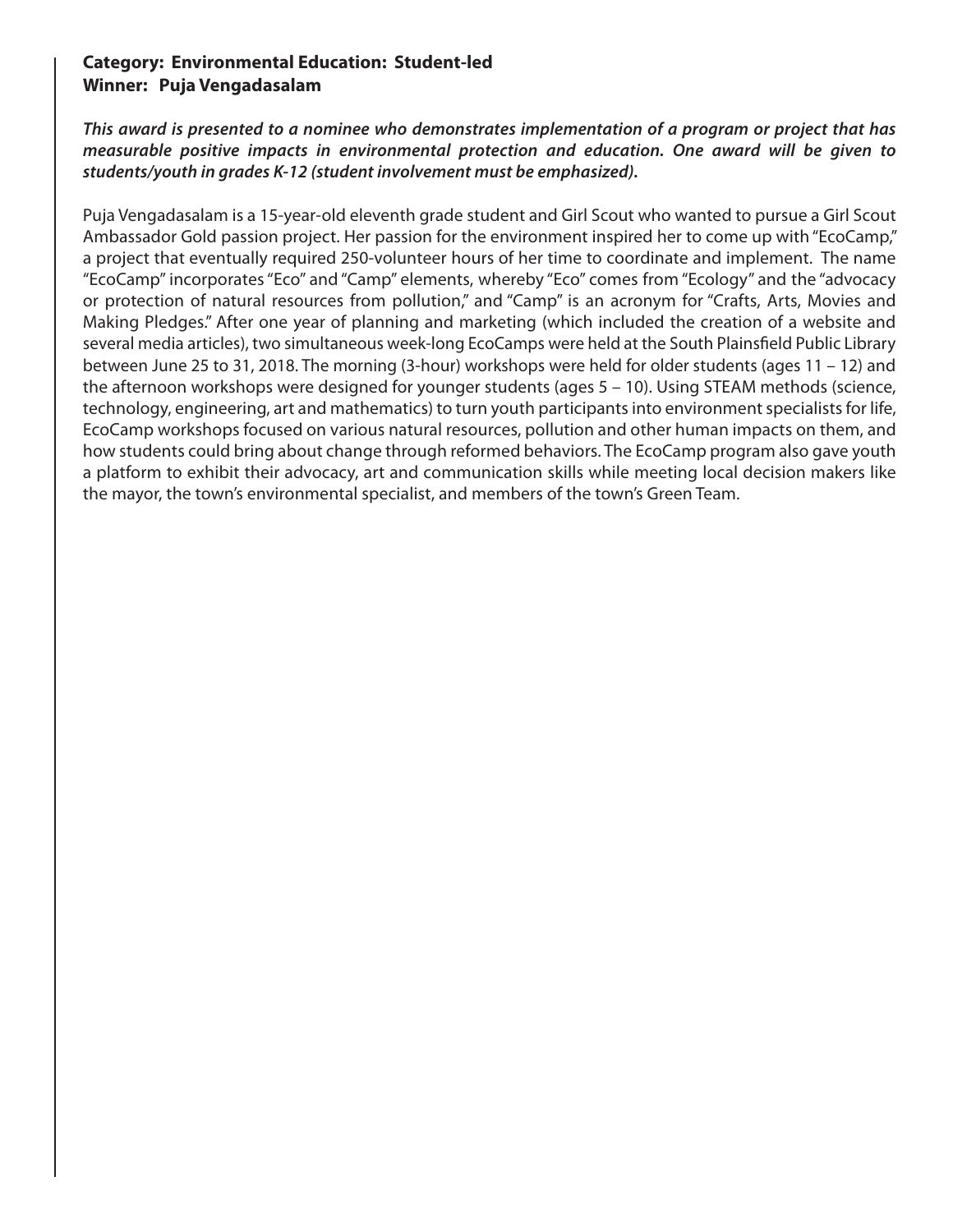#### **The 2018 New Jersey Charging Challenge: Electrify Your Workplace**

The DEP recognizes employers who are striving to make their workplaces "electric vehicle-ready." By providing workplace charging for electric vehicles, these facilities are helping to reduce air pollutants from cars, thereby addressing climate change and its effect on human health, environmental quality and the state's natural resources.

#### **Certificate of Recognition: Raritan Valley Community College**

Raritan Valley Community College installed two dual-port Level 2 charging stations in their primary parking lot. College staff also conducted outreach activities related to the new charging stations, including the circulation of emails about the stations to all students and employees and the posting of information about electric vehicles at the college's website for campus transportation services. Raritan Valley Community College has been an environmental leader since 2007. It was the first community college in the country to sign an environmental stewardship agreement with the U.S. Environmental Protection Agency in 2009. It was also the first community college in the country to operate an energy-saving cogeneration plant which has contributed to the college's 51 percent emissions reduction since 2005. Among its many awards received for sustainability practices, Raritan Valley Community College received a Governor's Environmental Excellence Award for Clean Air in 2013. The college also received the DEP's Environmental Stewardship Award in 2012, for voluntary and proactive measures in fifteen categories that went beyond compliance in an effort to improve the environment and ensure a sustainable future.

> To learn more about the New Jersey Charging Challenge visit the program's website: **New Jersey Charging Challenge: Electrify Your Workplace www.drivegreen.nj.gov/programs.html#nj1**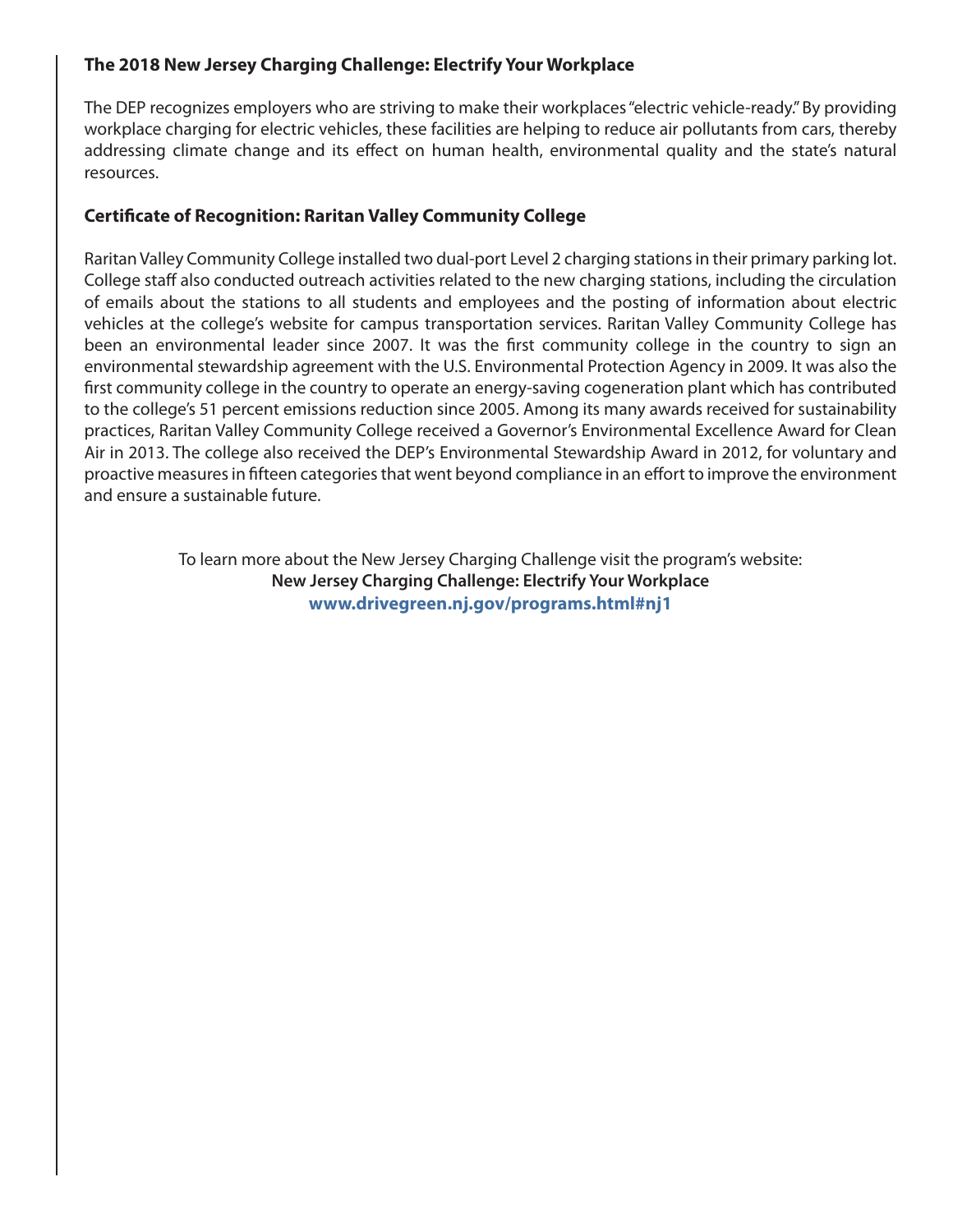# **About the Co-sponsors and Partners**

#### **Co-sponsor: New Jersey Department of Environmental Protection**

As a national leader in environmental protection, New Jersey uses the best science available to protect public health, support its diverse natural resources and create vibrant and sustainable communities that provide economic opportunity for all. For more information about the DEP, visit: **www.nj.gov/dep**.

#### **Co-sponsor: The New Jersey Infrastructure Bank**

The New Jersey Infrastructure Bank is an independent state financing authority that partners with peer state agencies to provide low interest rate financing of infrastructure projects throughout the state. The I-Bank has partnered with the DEP for over three decades to administer the New Jersey Water Bank and make low interest rate loans to governmental and public water systems for wastewater, stormwater and drinking water infrastructure projects to preserve and protect water quality and public health. In State Fiscal Year 2018, the I-Bank began to partner with the New Jersey Department of Transportation to administer financing for local transportation infrastructure projects. For more information, visit: **www.njib.gov**.

#### **Co-sponsor: The New Jersey Corporation for Advanced Technology**

The New Jersey Corporation for Advanced Technology is a private/public partnership that pools the best talents and diverse resources of business and industry, entrepreneurs, university research centers, utilities and government to promote the development and commercialization of exciting new energy and environmental technologies. For more information, visit: **www.njcat.org**.

#### **Partner: The New Jersey State League of Municipalities**

The New Jersey State League of Municipalities is a voluntary association that helps communities do a better job of self-government by sharing knowledge and experience. Authorized by state statute, since 1915 the organization has been serving local officials statewide. New Jersey mayors and 13,000 elected and appointed officials of 564-member municipalities are entitled to all League services and privileges. For more information about the League, visit: **www.njslom.org**.

#### **Partner: The DEP's Environmental Stewardship Initiative**

The Environmental Stewardship Initiative is a recognition program developed by the DEP's Division of Compliance & Enforcement for use by DEP programs that conduct compliance assurance inspections. The goal of this initiative is to encourage regulated entities to improve their environmental performance beyond the minimum requirements of existing rules and regulations, recognize environmentally proactive businesses for their efforts, showcase their achievements to others in the regulated community, and provide guidance and encouragement for others to follow. For more information, visit: **www.nj.gov/dep/enforcement/stewardship**.